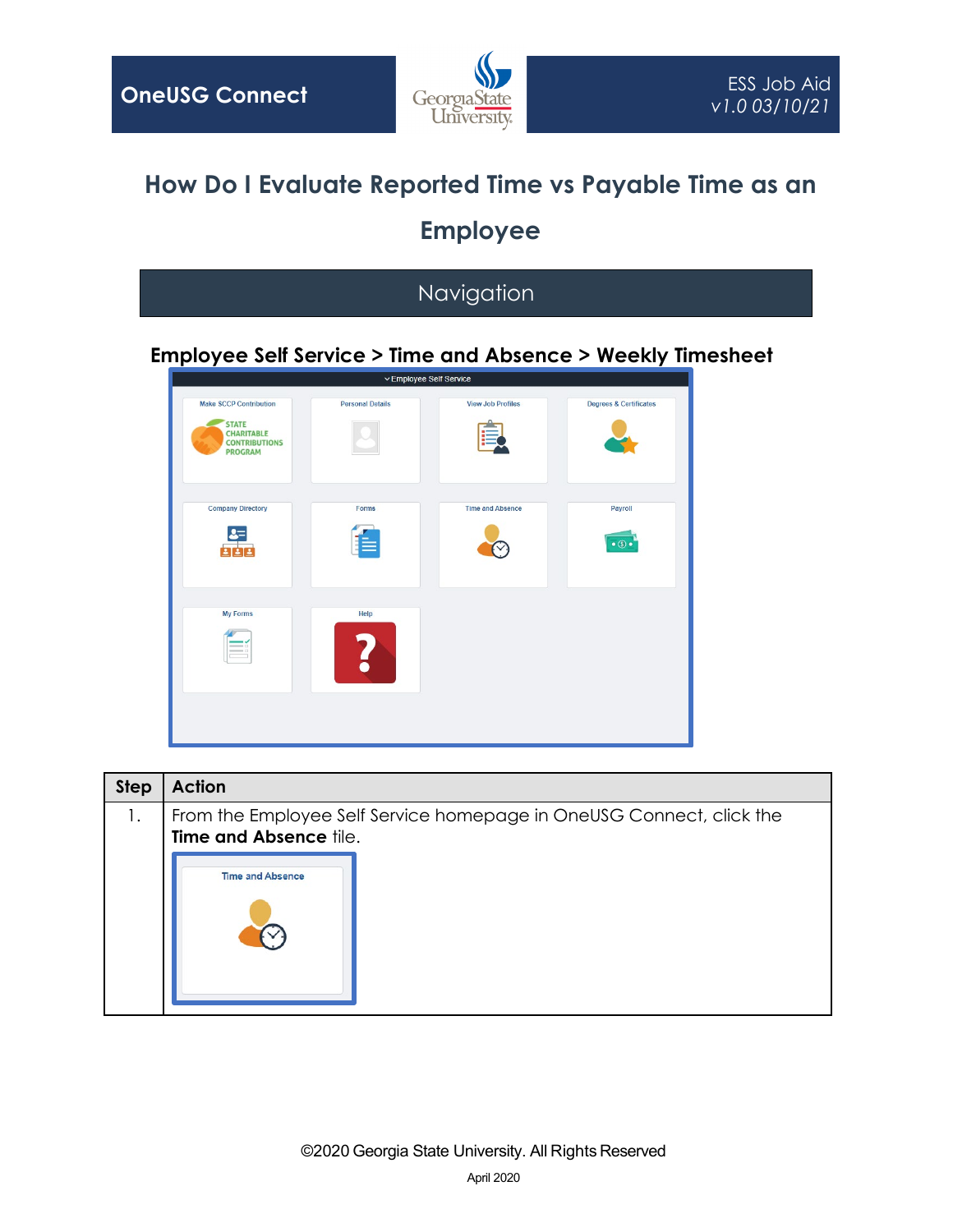



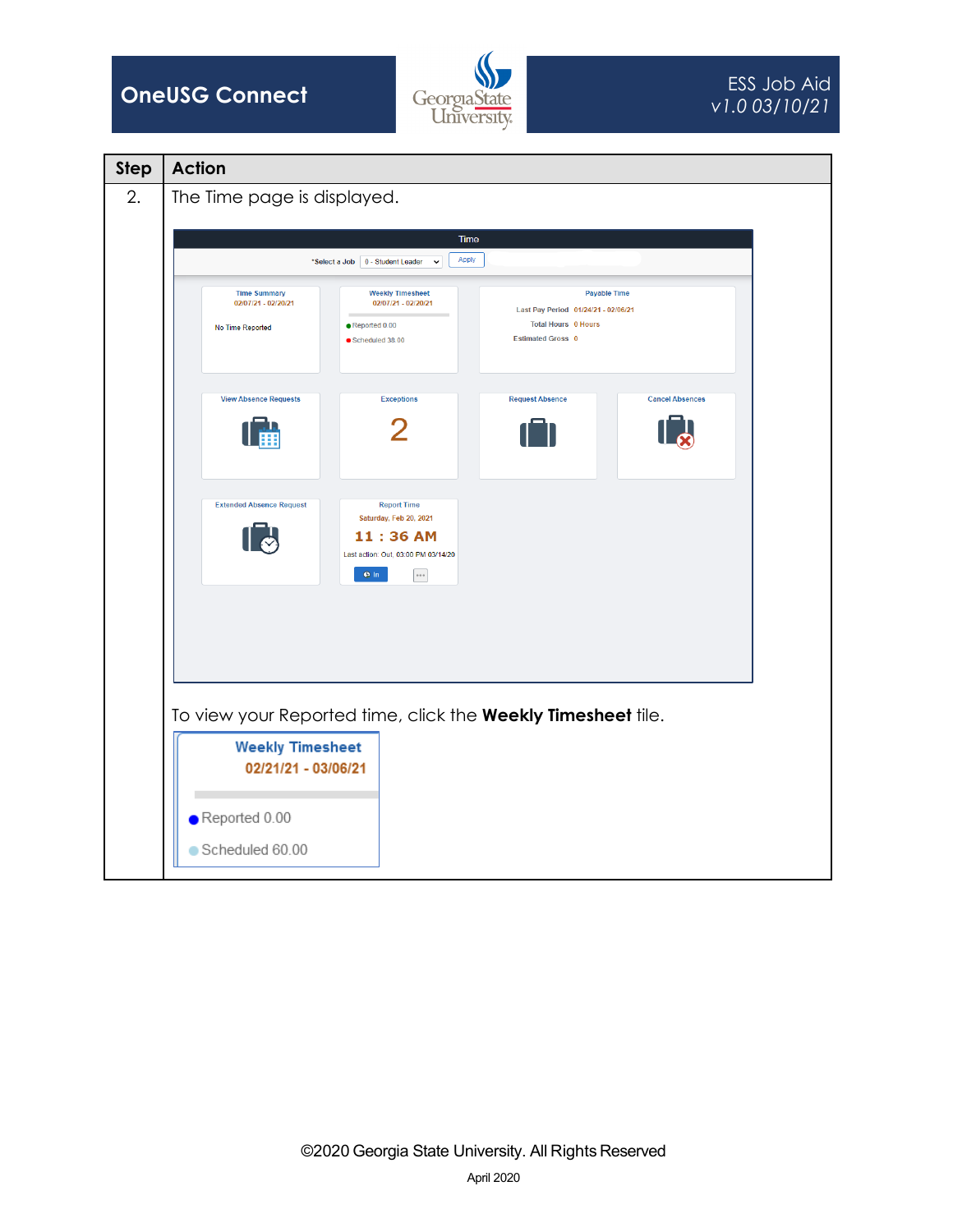



| <b>Step</b> | <b>Action</b>                                                                                                                                                                                                                                                                                                                             |  |  |  |  |  |  |  |
|-------------|-------------------------------------------------------------------------------------------------------------------------------------------------------------------------------------------------------------------------------------------------------------------------------------------------------------------------------------------|--|--|--|--|--|--|--|
| 3.          | The Weekly Timesheet is displayed.                                                                                                                                                                                                                                                                                                        |  |  |  |  |  |  |  |
|             | <b>Enter Time</b><br>Ø<br>$\zeta$ Time<br>Job Details 638000000 - HR Info Systems & Records<br>Earliest Change Date 03/21/2021<br>Job Title 0 - HRIS Specialist, Senior<br>7 March - 20 March 2021<br>∢<br>٠<br><b>BiWeekly Period- PS Delivered</b><br>Scheduled 80.00   Reported 0 Hours   Combined Hours 0.00 Hours                    |  |  |  |  |  |  |  |
|             | Submit<br>View Legend                                                                                                                                                                                                                                                                                                                     |  |  |  |  |  |  |  |
|             | Week 1 of 2 $\rightarrow$<br>$\leftarrow$<br>Scheduled 40.00   Reported 40.00 Hours                                                                                                                                                                                                                                                       |  |  |  |  |  |  |  |
|             | 7-Sunday<br>8-Monday<br>9-Tuesday<br>10-Wednesday<br>11-Thursday<br>12-Friday<br>13-Saturday<br><b>Time Reporting Code</b><br>Scheduled OFF<br>Scheduled &<br>Scheduled 8<br>Scheduled 8<br>Scheduled 8<br>Scheduled OFF<br>Scheduled 8<br>Reported 0<br>Reported 8<br>Reported 8<br>Reported 8<br>Reported 8<br>Reported 8<br>Reported 0 |  |  |  |  |  |  |  |
|             | 00REG - Regular<br>8.00<br>8.00<br>÷<br>$\check{}$                                                                                                                                                                                                                                                                                        |  |  |  |  |  |  |  |
|             | ÷<br>8.00<br>8.00<br>8.00<br>00TWH - Teleworking Non-Exempt<br>$\check{}$<br>$\circ$<br>$\circ$<br>$\circ$<br>$\circlearrowright$<br>$\circ$<br>$\circ$<br>$\circ$<br>Comments                                                                                                                                                            |  |  |  |  |  |  |  |
|             | Use the arrows on either side of the pay period dates to select the appropriate<br>period.<br>◀                                                                                                                                                                                                                                           |  |  |  |  |  |  |  |
| 4.          | The Reported hours for the selected period are displayed. If necessary, scroll<br>to view the additional information.                                                                                                                                                                                                                     |  |  |  |  |  |  |  |
| 5.          | To return to the Time page,<br>click the [<] Time button.<br>Time                                                                                                                                                                                                                                                                         |  |  |  |  |  |  |  |
| 6.          | The Time page is displayed.                                                                                                                                                                                                                                                                                                               |  |  |  |  |  |  |  |
|             | To view your Payable Time, click the Payable Time tile.<br><b>Payable Time</b><br>Last Pay Period 01/24/21 - 02/06/21<br><b>Total Hours 0 Hours</b>                                                                                                                                                                                       |  |  |  |  |  |  |  |
|             |                                                                                                                                                                                                                                                                                                                                           |  |  |  |  |  |  |  |
|             |                                                                                                                                                                                                                                                                                                                                           |  |  |  |  |  |  |  |
|             |                                                                                                                                                                                                                                                                                                                                           |  |  |  |  |  |  |  |
|             | <b>Estimated Gross 0</b>                                                                                                                                                                                                                                                                                                                  |  |  |  |  |  |  |  |
|             |                                                                                                                                                                                                                                                                                                                                           |  |  |  |  |  |  |  |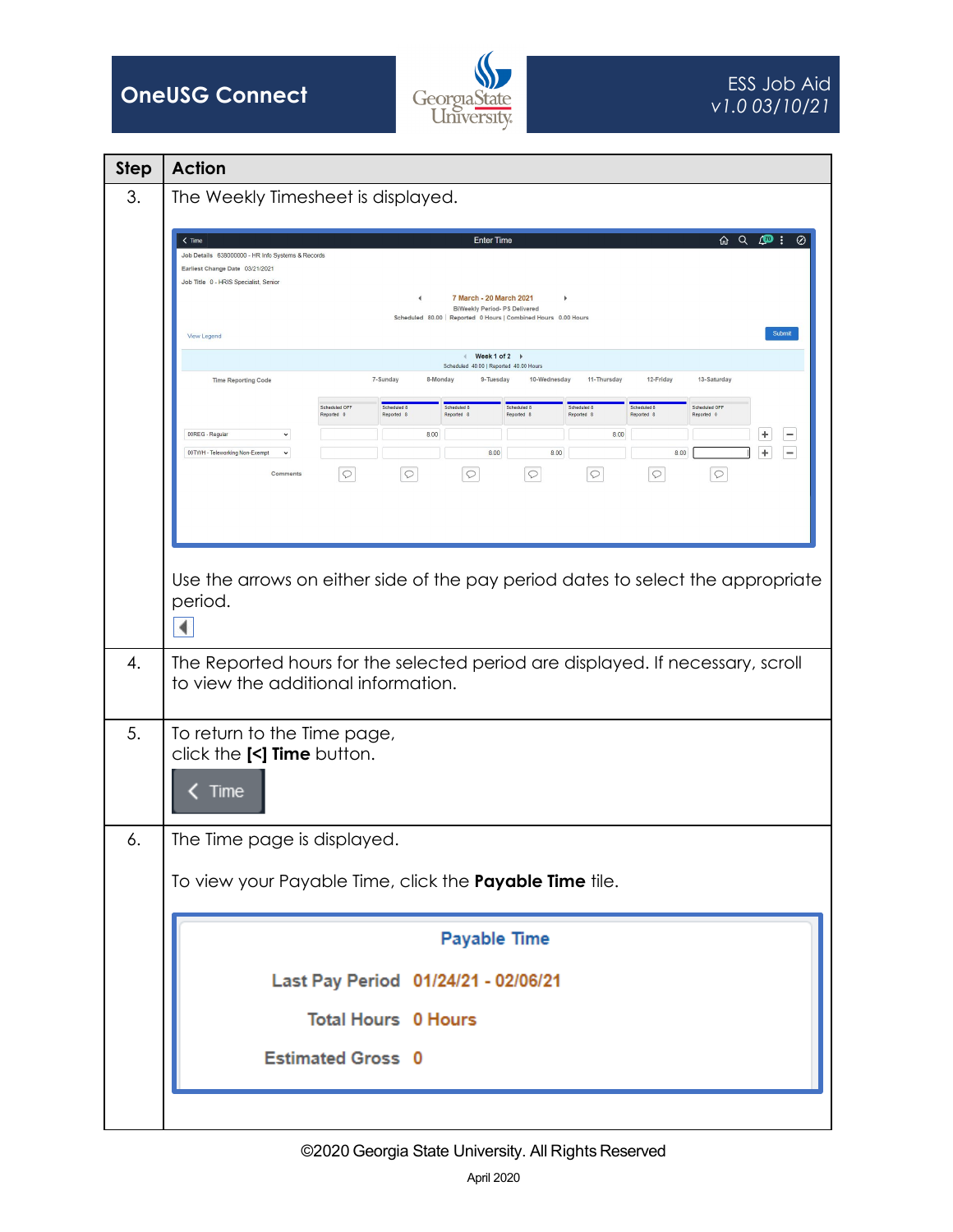



| <b>Step</b> | <b>Action</b>                                                                                                                 |                                                                                 |  |  |  |  |  |
|-------------|-------------------------------------------------------------------------------------------------------------------------------|---------------------------------------------------------------------------------|--|--|--|--|--|
| 7.          | The Payable Time page is displayed.                                                                                           |                                                                                 |  |  |  |  |  |
|             | $\langle$ Time                                                                                                                | Payable Time                                                                    |  |  |  |  |  |
|             |                                                                                                                               |                                                                                 |  |  |  |  |  |
|             | *From<br>苗<br>01/24/2021                                                                                                      |                                                                                 |  |  |  |  |  |
|             | *Through                                                                                                                      |                                                                                 |  |  |  |  |  |
|             | 蘦<br>02/06/2021                                                                                                               |                                                                                 |  |  |  |  |  |
|             | <b>Payable Time Summary</b>                                                                                                   |                                                                                 |  |  |  |  |  |
|             | <b>Summary</b><br>Detail                                                                                                      |                                                                                 |  |  |  |  |  |
|             |                                                                                                                               |                                                                                 |  |  |  |  |  |
|             | Dates.                                                                                                                        | You can enter or use the Calendar icon to select a different From and Through   |  |  |  |  |  |
|             |                                                                                                                               |                                                                                 |  |  |  |  |  |
|             |                                                                                                                               |                                                                                 |  |  |  |  |  |
| 8.          | The Payable Time Summary for the selected dates is displayed.                                                                 |                                                                                 |  |  |  |  |  |
|             |                                                                                                                               |                                                                                 |  |  |  |  |  |
|             | $\hat{\omega}$ : $\emptyset$<br>$\langle$ Time<br>Payable Time<br>01/10/2021 - 01/23/2021                                     |                                                                                 |  |  |  |  |  |
|             | <b>Payable Time Summary</b><br>Detail<br><b>Summary</b>                                                                       |                                                                                 |  |  |  |  |  |
|             | <b>Time Reporting Code</b><br><b>Quantity (Hours)</b><br><b>Estimated Gross</b><br>Holiday Non-Exempt<br>8.00<br>\$129.46 USD |                                                                                 |  |  |  |  |  |
|             | <b>Meal Break</b><br><b>USD</b><br>6.00<br>\$1017,89 USD<br>62.90<br>Regular                                                  |                                                                                 |  |  |  |  |  |
|             | Sick<br>8.00<br>\$129.46<br>\$1276.81 USD<br><b>Total</b><br>84.90                                                            |                                                                                 |  |  |  |  |  |
|             |                                                                                                                               |                                                                                 |  |  |  |  |  |
|             |                                                                                                                               | Use the arrows on either side of the pay period dates to select the appropriate |  |  |  |  |  |
|             | period.                                                                                                                       |                                                                                 |  |  |  |  |  |
|             | ◀                                                                                                                             |                                                                                 |  |  |  |  |  |
|             | To expand the Time Summary, click the Detail button.                                                                          |                                                                                 |  |  |  |  |  |
|             |                                                                                                                               |                                                                                 |  |  |  |  |  |
|             | Detail                                                                                                                        |                                                                                 |  |  |  |  |  |